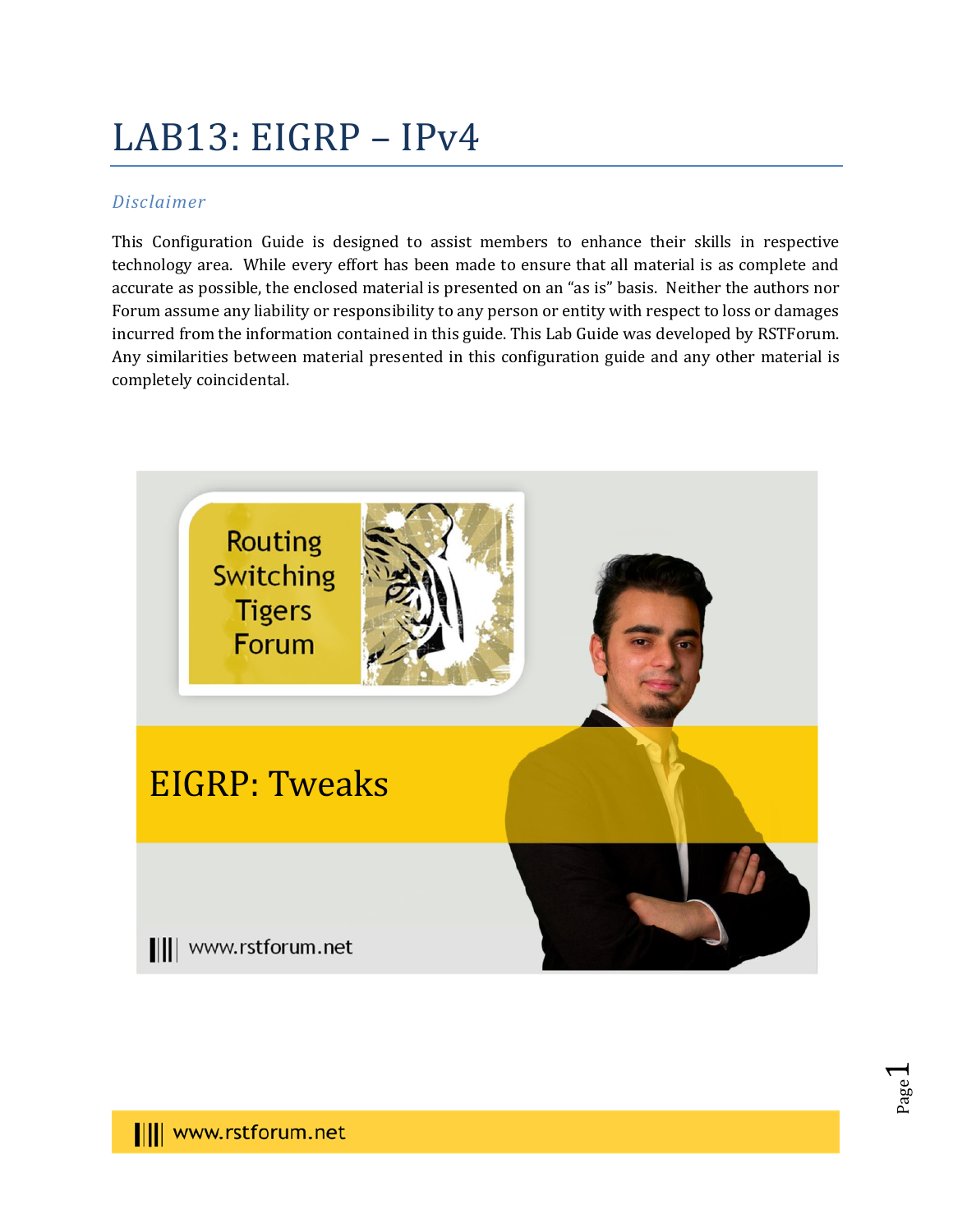## **LAB 13: Diagram**

Note: This Lab was developed on Cisco IOS Version15.2(4) M1 ADVENTERPRISEK9-M.



Page  $\boldsymbol{\sim}$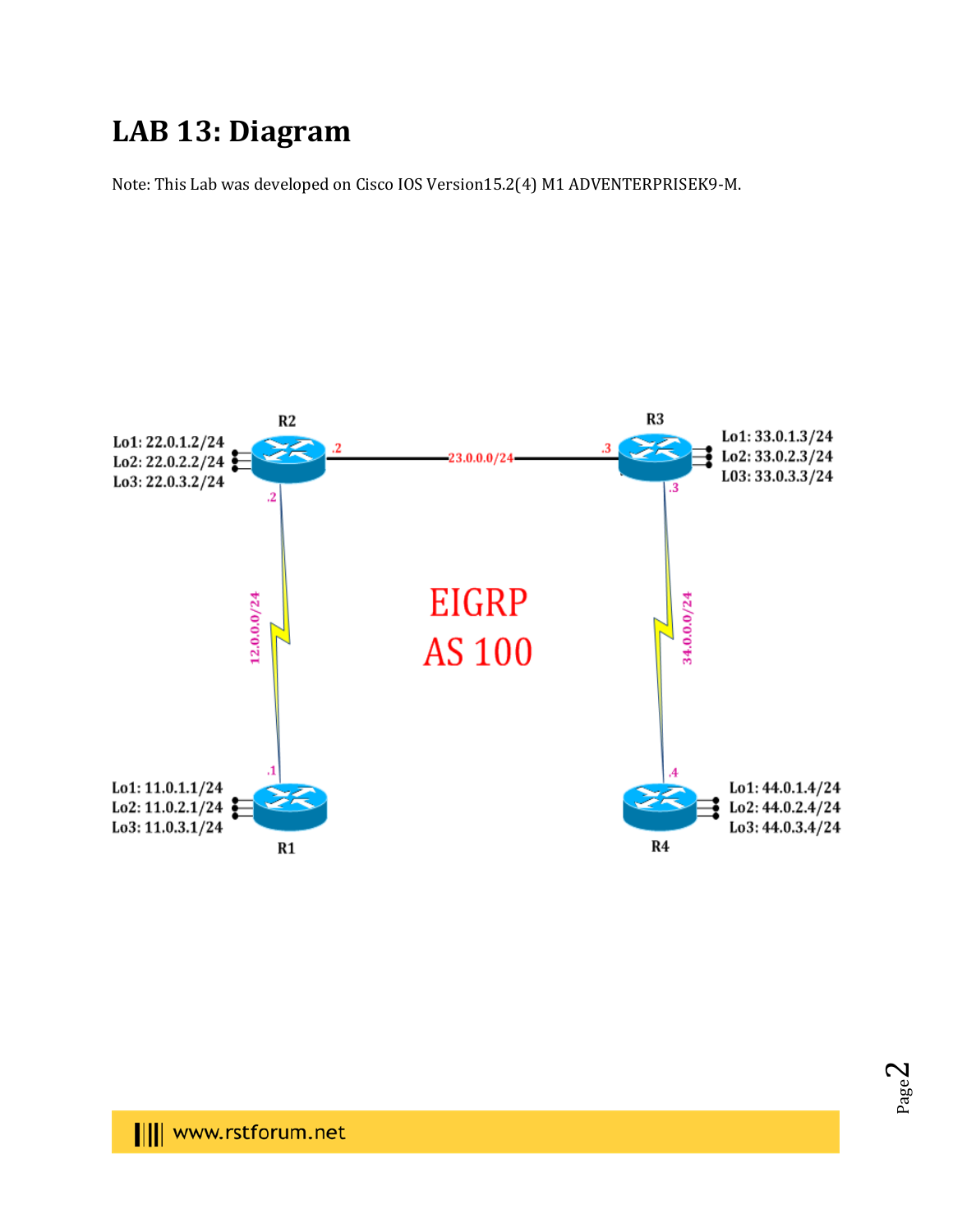### **LAB 13: EIGRP Tweaks**

#### **Task 1: Configure EIGRP Tweaks**

Step 1 Change K – Values in EIGRP Process using metric weight command

#### R1: router eigrp 100 metric weights 0 1 10 1 0 0 exit

R2: router eigrp 100 metric weights 0 1 10 1 0 0 exit

#### R3: router eigrp 100 metric weights 0 1 10 1 0 0 exit

R4: router eigrp 100 metric weights 0 1 10 1 0 0 exit

(K value defines the Metric Weight and should be changed on every router in same autonomous)

Step 2 Verify neighborship using show ip eigrp neighbor command

#### R2#show ip eigrp neighbors

| EIGRP-IPv4 Neighbors for AS(100) |              |                                      |  |                      |  |  |  |     |
|----------------------------------|--------------|--------------------------------------|--|----------------------|--|--|--|-----|
|                                  | H Address    | Interface Hold Uptime SRTT RTO Q Seq |  |                      |  |  |  |     |
|                                  |              |                                      |  | (sec) (ms) Cnt Num   |  |  |  |     |
|                                  | 1 23.0.0.3   | Et0/0                                |  | 12 00:01:57 9 100 0  |  |  |  |     |
|                                  | $0$ 12.0.0.1 | Se2/0                                |  | 12 00:01:43 17 102 0 |  |  |  | 13. |

Step 3 Change Maximum path for load-balancing, default is 16

R2: router eigrp 100 maximum-path 20 exit

(Maximum path for load balancing is changed to 20, default is 16)



Page ო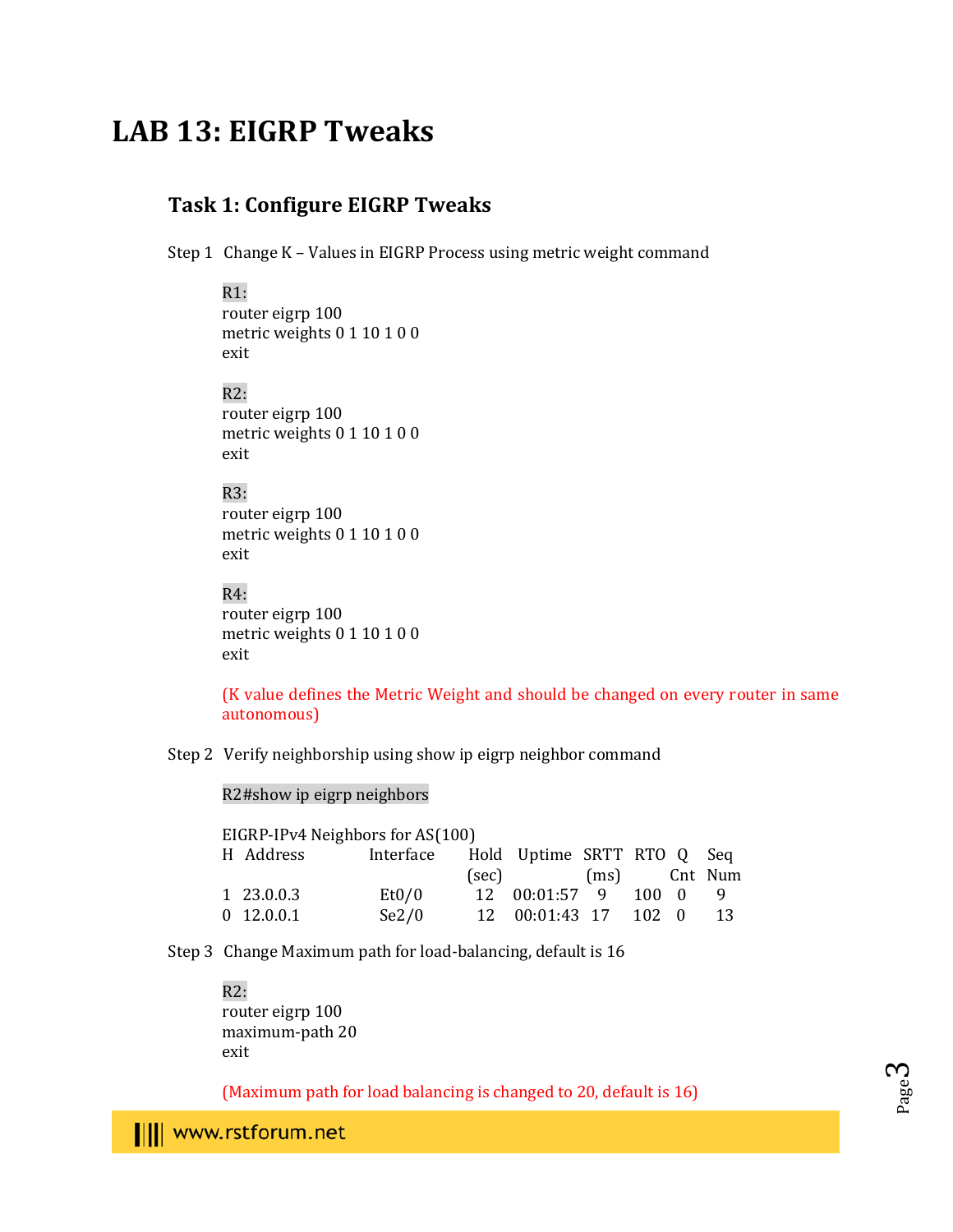Step 4 Verify using show ip protocols command

R2#show ip protocols

\*\*\* IP Routing is NSF aware \*\*\*

Routing Protocol is "eigrp 100" Outgoing update filter list for all interfaces is not set Incoming update filter list for all interfaces is not set Default networks flagged in outgoing updates Default networks accepted from incoming updates EIGRP-IPv4 Protocol for AS(100) Metric weight K1=1, K2=10, K3=1, K4=0, K5=0 NSF-aware route hold timer is 240 Router-ID: 22.0.3.2 Topology : 0 (base) Active Timer: 3 min Distance: internal 90 external 170 Maximum path: 20 Maximum hopcount 100 Maximum metric variance 1

 Automatic Summarization: disabled Maximum path: 20 Routing for Networks: 0.0.0.0 Routing Information Sources: Gateway Distance Last Update 12.0.0.1 90 00:00:05 23.0.0.3 90 00:00:05 Distance: internal 90 external 170

Step 5 Change EIGRP maximum hopcount, default is 100

#### R2:

router eigrp 100 metric maximum-hops 255 exit

(EIGRP scalability is by default 100 but is changed to 255. Now EIGRP scalability is changed to 255 means now EIGRP router has 255 hops visibility.)